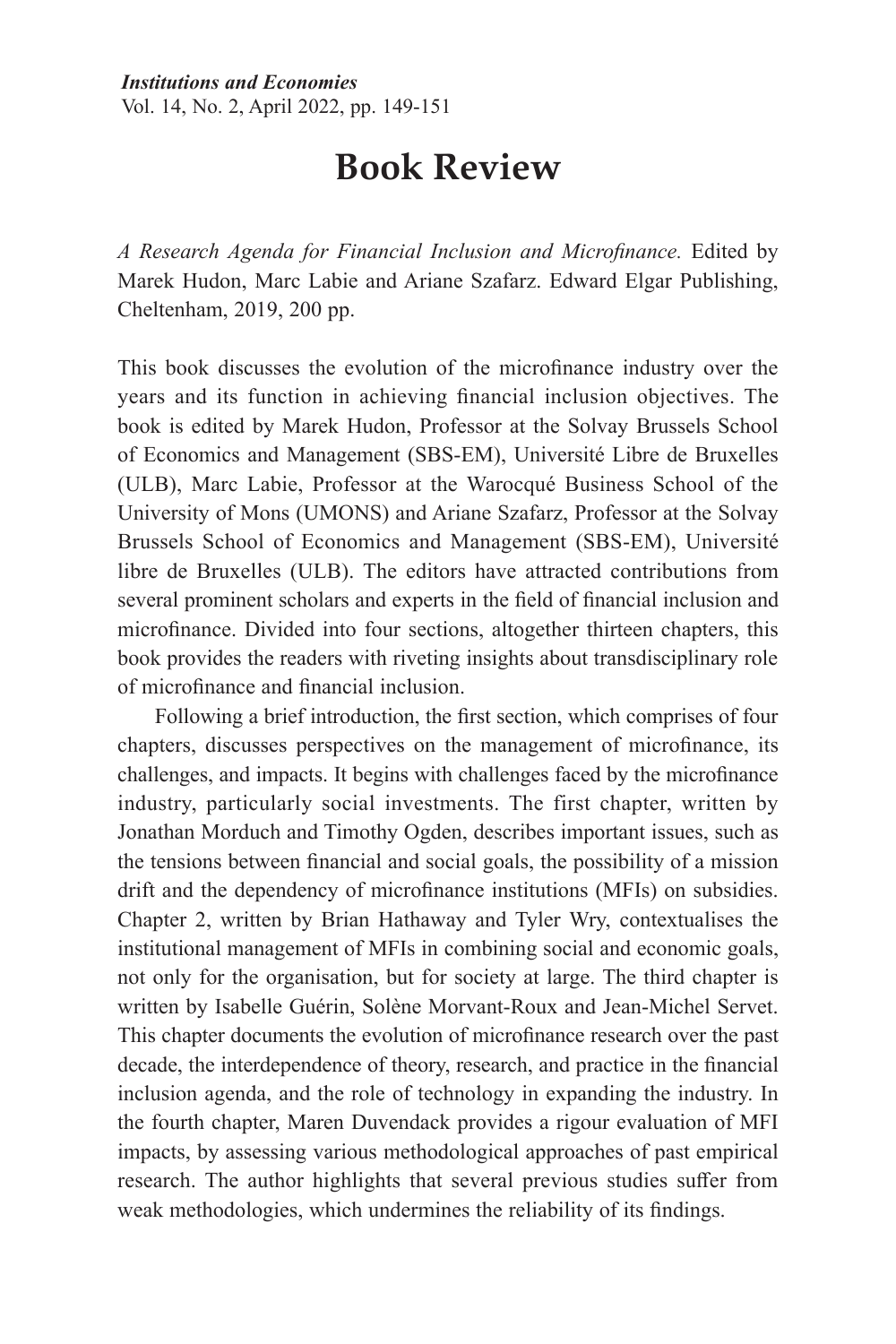The second section focuses on multipronged functions of the MFIs, which target on the financial, social, and environmental aspects of development. This section consists of three chapters. Chapter 5, written by Bert D'Espallier and Jann Goedecke, provides an in-depth assessment of the validity of MFIs' social performance used in empirical studies, and highlights the limitations of some common proxies. In chapter six, Johan Bastiaensen, Frédéric Huybrechs and Gert Van Hecken unveil the nascent development of green microfinance. The authors discuss different ways microfinance and financial inclusion relate to the environmental dimension, and the role MFIs can undertake to assist transformation to sustainability. The authors conclude that it is an important action plan to generate pathways to be more environmentally and socially sustainable. In chapter seven, Valentina Hartarska and Denis Nadolnyak offer an overview of the efficiency and productivity analyses within the context of MFIs. The authors distinguish two main approaches to productivity and efficiency analysis: nonstructural and structural approaches.

Chapters 8, 9 and 10 make up section three of the book, titled "Target for Financial Inclusion", which centres around various contexts of financial inclusion. First, Laurent Weill explains the merits and limitations of Islamic microfinance. Here, the chapter discusses many discourses on Islamic microfinance and various stages of development, alongside its characteristics, by comparing with conventional banking systems. Next, keeping to the theme of financial inclusion, Adriana Garcia and Robert Lensink summarise studies that address the impacts of additional services provided by MFIs. It is worth noting that a combination of both financial and non-financial services can enhance the overall effects of microcredit provisions. The final chapter of this section is devoted to elaborating microfinance in developed countries, directing towards MFIs as a niche market, with a special focus on social finance.

The final section of the book deals with institutional and technological features of modern microfinance. In chapter eleven, Roy Mersland, Stephen Zamore, Kwame Ohene Djan and Tigist Woldetsadik Sommemo review the impact of internationalisation on the microfinance industry. The chapter provides an elaborate overview of international MFIs in terms of its performance and contribution to boosting social efficiency. Next, Niels Hermes addresses the issue of governance in the microfinance industry, with special focus on boardroom dynamics. In the chapter, many scholars agree